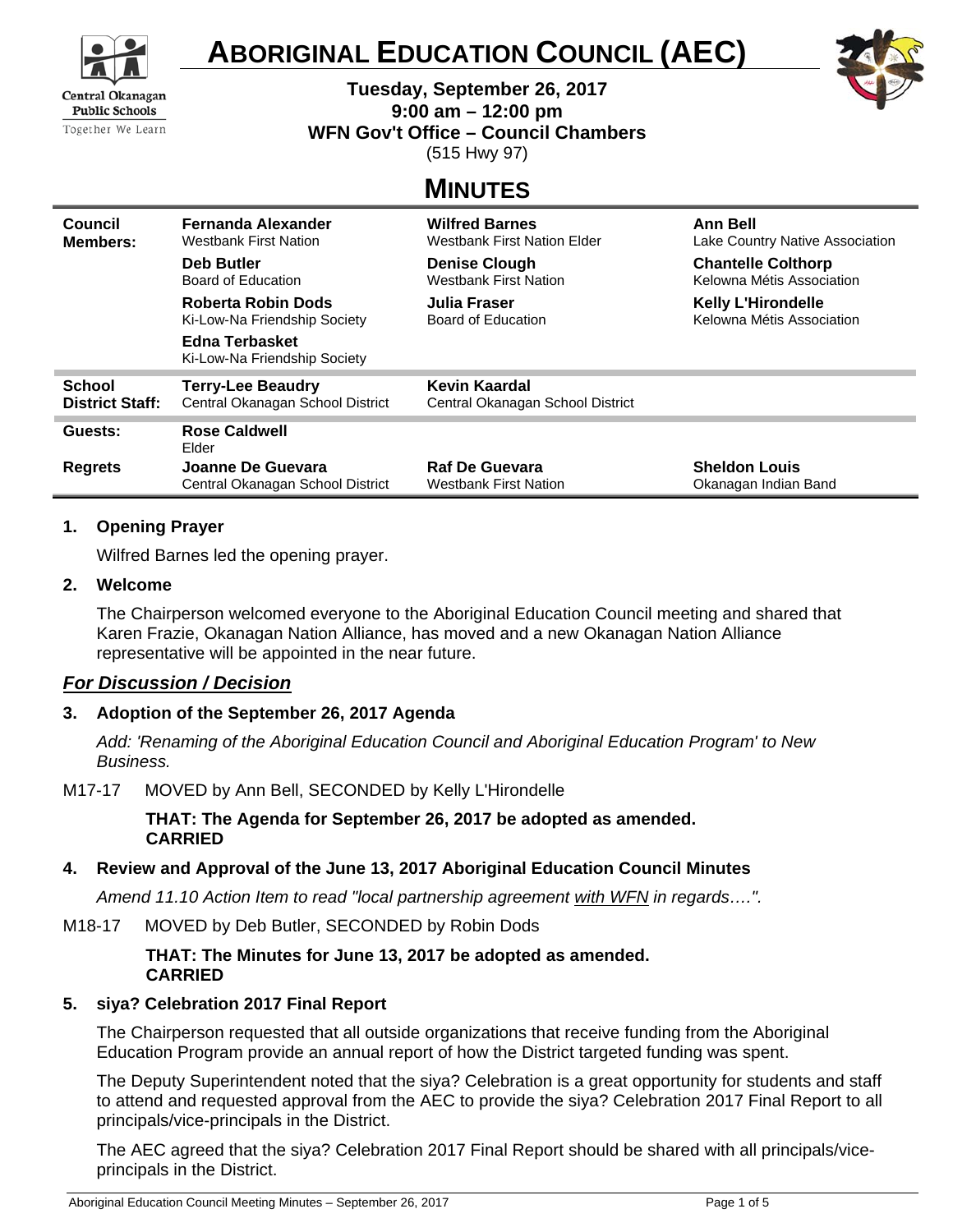# M19-17 MOVED by Kelly L'Hirondelle, SECONDED by Edna Terbasket

#### **THAT: The Aboriginal Education Council acknowledge receipt of the siya? Celebration 2017 Final Report. CARRIED**

# **6. 23rd Annual Aboriginal Career Fair Final Report**

Edna Terbasket shared that the 23rd Annual Aboriginal Career Fair Final Report will be provided at the next AEC meeting.

# **7. LCNA Youth Group Sessions 2016/2017 – Final Report**

Ann Bell provided a brief verbal report of the 2016/2017 LCNA Youth Group Sessions, highlighting that 37 Aboriginal students attended sessions in the 2016/2017 school year. The LCNA Youth Group Sessions 2016/2017 – Final Report will be provided at the next AEC meeting.

Ann Bell shared that the LCNA Pow Wow is on November 18, 2017 and a poster will be provided for everyone to share with their communities.

#### **8. Review of Action Items**

*8.1 ACTION ITEM: To explore best practices for a sustainable Elder in Residence program during the 2016- 2017 school year. (Terry Beaudry)* 

The Chairperson shared that the first *'Building a Sustainable Elders in Residence Program'* meeting was held on August 29, 2017. In order for an Elders in Residence Program to be sustainable, there needs to be a group of Elders committed to support Aboriginal students in the District. It was also mentioned that the local territory be honoured when delivering an Elders in Residence Program on a regular basis.

#### *Rose Caldwell joined the meeting at 9:25 am.*

The Chairperson welcomed Rose Caldwell to the AEC meeting and everyone introduced themselves. Rose was an invited guest as she is working alongside the Deputy Superintendent in researching a sustainable Elders in Residence Program.

Rose Caldwell shared that she is researching current Elders in Residence Programs around the province. In her preliminary research, she found that the Nicola Valley Institute of Technology (NVIT) in Merritt has an Elder in Residence Program and they have invited the District to tour their facility and discuss their Elder in Residence Program. She also advised that a review of Aboriginal students at each school has been done and the goal is to have Elders support seven middle/secondary schools and seven elementary schools, focusing on the schools with the highest Aboriginal student population.

The Deputy Superintendent thanked Rose Caldwell for meeting with her to start the conversation on building a sustainable Elders in Residence Program. Updates on the progress of *'Building a Sustainable Elders in Residence Program'* will be shared at future AEC meetings.

*8.2 ACTION ITEM: To relay to the Language and Culture Program Sub-Committee Motion M91-16 (THAT: A review process to evaluate the efficacy of the Language and Culture Program be created) at the first Language and Culture Program Sub-Committee meeting. (Joanne De Guevara)* 

*AND: To send out an invite to AEC members for community representation on the Language and Culture Sub-Committee. (Michelle DesRochers)* 

The Deputy Superintendent shared that the focus over the summer was to begin conversations on building a sustainable Elders in Residence Program. Prior to November, a Language and Culture Program Sub-Committee meeting will be scheduled.

Rose Caldwell expressed interest in being on the Language and Culture Program Sub-Committee.

*8.3 ACTION ITEM: To establish a Culture/Curriculum Committee to develop a local partnership agreement with WFN in regards to the development of local Aboriginal curriculum and learning resources. (Joanne De Guevara)* 

See Action Item 8.2.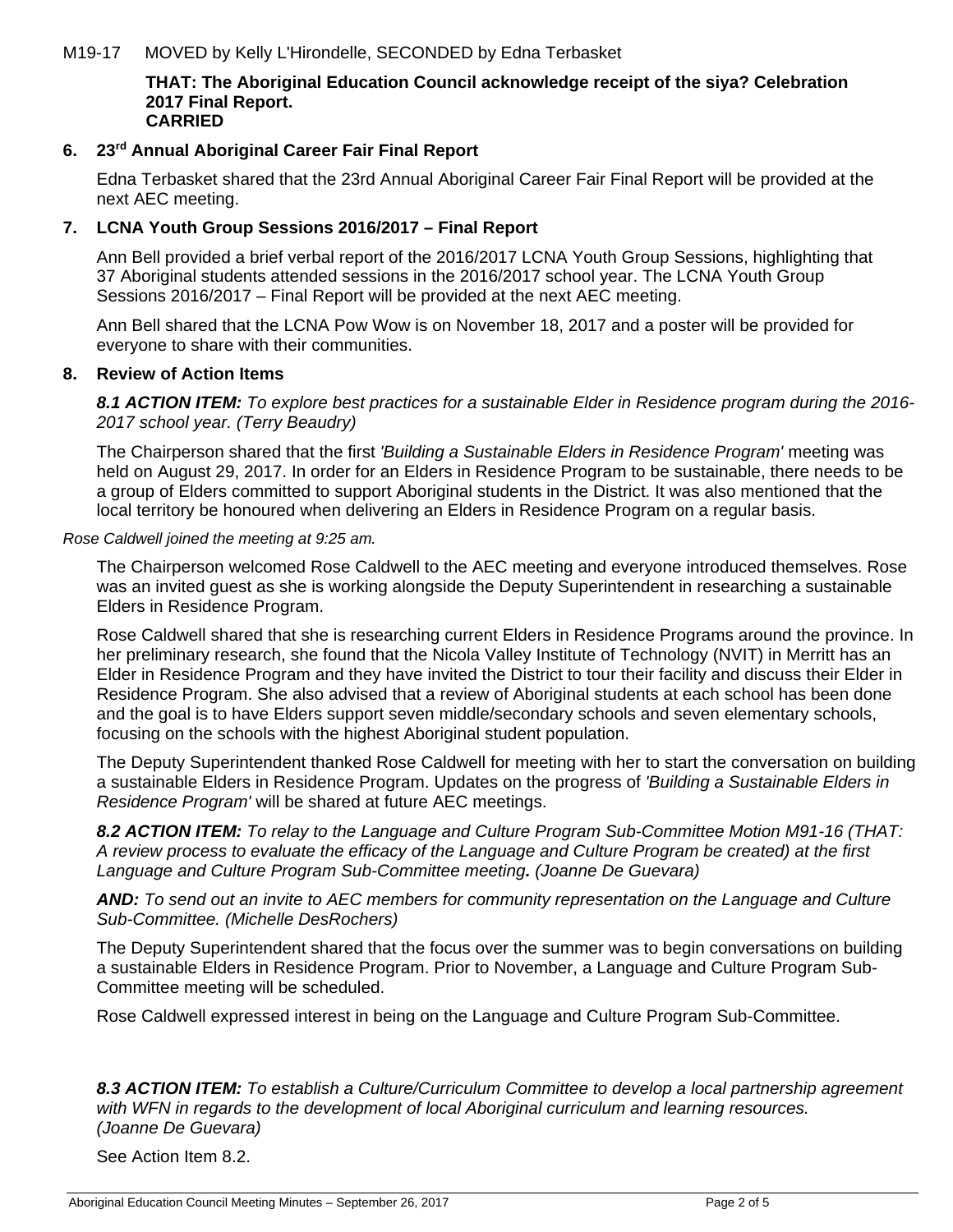The Deputy Superintendent advised that the Rotary Centre of the Arts is running a play called *'A Kelowna Christmas* Carol' and schools have been invited to attend a showing. As the wording in the invitation made reference to an 'Okanagan reboot' on Charles Dicken's classic, the District reached out to Jordan Coble, Sncewips Heritage Museum, to confirm if the teachings in the play are authentic to local culture and protocol.

The Deputy Superintendent shared that teachers have been targeted by multiple companies offering 'Indigenous' workshops/presentations and there is a concern on the authenticity of these offerings. She also shared that in Sooke over 400 local presenters have been vetted for their schools to use.

#### *Kevin Kaardal joined the meeting at 10:01 am.*

*8.4 ACTION ITEM: To organize a two day workshop to train the Aboriginal Education Council on the principles of the Four Vital Voices of Community Enowkinwixw: A Syilx (Okanagan) Protocol of Respect. (Terry Beaudry)* 

The Chairperson shared that Dr. Jeannette Armstrong presented an overview of the principles of the Four Vital Voices of Community Enowkinwixw: A Syilx (Okanagan) Protocol of Respect at the September 25, 2017 WFN Chief and Council meeting. Dr. Armstrong could potentially offer the workshop to the AEC.

Rose Caldwell advised that to properly go through the Enowkinwixw process a specific question needs to be on the table for discussion and a time commitment of a least two days, without any distractions (i.e. cell phones), is essential. Participants should bring something of importance to them to affirm their commitment. In order for the Enowkinwixw workshop to be effective, all members of the Aboriginal Education Council must be committed to the entire process.

The AEC discussed whether or not they have full commitment, everyone present at the meeting affirmed their involvement and decided to move forward with asking Dr. Jeanette Armstrong if she is available in the Spring of 2018 to lead the Enowkinwixw workshop for the AEC.

Rose Caldwell advised that she will contact Dr. Jeannette Armstrong on behalf of the Aboriginal Education Council to check her Spring 2018 availability.

*Action Item: To follow-up with Rose Caldwell to see if she has confirmed Dr. Jeannette Armstrong's Spring 2018 availability to offer a two day workshop to train the Aboriginal Education Council on the principles of the Four Vital Voices of Community Enowkinwixw: A Syilx (Okanagan) Protocol of Respect. (Terry Beaudry)* 

The AEC questioned if an invite to participate in the Enowkinwixw workshop should be extended to anyone else (i.e. Aboriginal Education Program Staff) and decided to discuss this topic further at a future AEC meeting.

*8.5 ACTION ITEM: To provide information regarding the 2015-2016 after school program at George Pringle and why it is not running this year. (Joanne De Guevara)* 

The Deputy Superintendent advised that the Aboriginal after school program at École George Pringle Elementary is no longer running as the program lost its funding. The school has since increased Aboriginal student support by increasing the number of Aboriginal Student Advocates and also offers other after school programs to all students.

*Denise Clough joined the meeting at 10:38 am.*

# *8.6 ACTION ITEM: To send the AEC the Youth & Family Wellness Worker posting. (Michelle DesRochers)*

The Deputy Superintendent shared that the District is in the process of hiring Youth & Family Wellness Workers and will provide further details at the next AEC meeting. She also advised that Michelle will forward the external job posting to the AEC for Council to share out as they deem appropriate.

The AEC expressed frustration of the length of time it is taking to fill these positions and recommended that the District strive to have these positions filled by the end of November 2017.

*8.7 ACTION ITEM: To send Michelle DesRochers the Honourarium guidelines your organization follows. (AEC)* 

Michelle DesRochers reminded everyone to provide her with their organization's Honourarium guidelines. To date, WFN is the only organization that has submitted their Honourarium guidelines.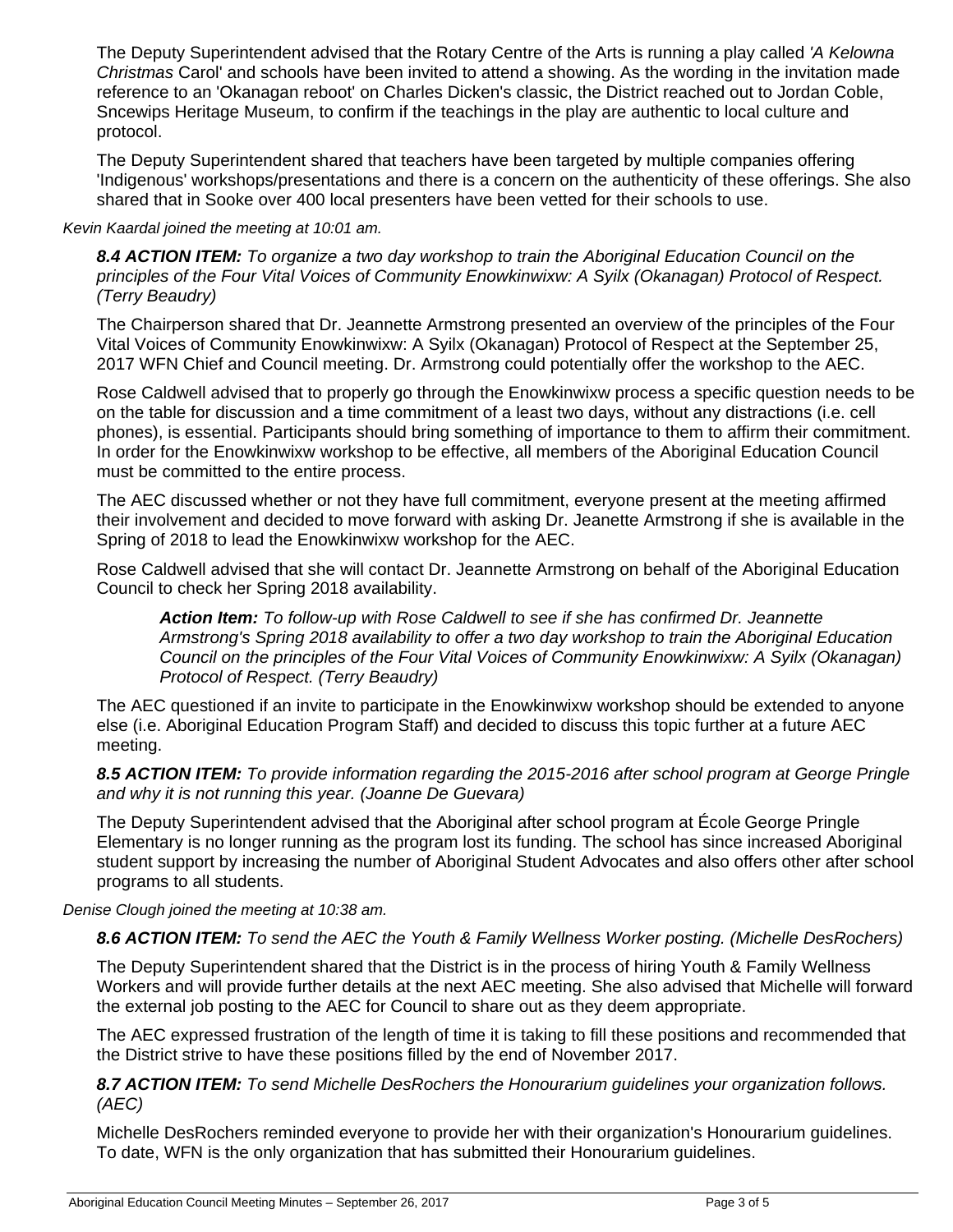*8.8 ACTION ITEM: To connect with Marie James regarding two vacant parent representatives on the AEC. (Edna Terbasket)* 

Edna Terbasket shared that the Aboriginal Parent & Family Education Council is having difficulty finding representatives to join the Aboriginal Education Council.

The AEC discussed the resignation of Michelle Price as the Aboriginal Parent & Family Education Council representative who was on the AEC for a number of years and decided to send her a thank-you letter as well as outline the reasons for her conflict of interest.

*Action Item: To send Michelle Price a thank-you letter for being an Aboriginal Parent & Family Education Council representative on the AEC, including an explanation that there is a conflict of interest*  with her continuing as a parent representative now that she is a District employee. (Terry Beaudry)

*The AEC recessed at 11:15 am. The AEC reconvened at 11:27 am.*

# *New Business*

# **9. Aboriginal Education Program – Administration Update**

The Deputy Superintendent shared that the 13<sup>th</sup> Annual Aboriginal Education Report required a minor edit and provided everyone with revised copies of the report.

# 2017 Award Recipient – Thank-you Message

The Deputy Superintendent shared a thank you message from Flynn McCarthy, 2017 Award Recipient.

# Staffing Update

The Deputy Superintendent advised that there are currently four unfilled Aboriginal Student Advocate positions and asked the Council to let her know of any potential candidates.

The Deputy Superintendent shared that in the month of September the District's Aboriginal Student Advocates are meeting with each Aboriginal student a minimum of 3 times.

# October 5, 2017 AEC School Tour

The Deputy Superintendent asked the AEC to confirm whether or not they are able to attend the October 5, 2017 AEC School Tour. The following people confirmed their attendance: Chantelle, Deb, Julia, Kelly, and Robin. She also reviewed the draft agenda for the day.

The AEC requested that Michelle send out one more reminder as the entire AEC was not present at the meeting.

*Action Item: To send a reminder to all AEC members to let Michelle DesRochers know whether or not they are able to attend the AEC School Tour on October 5, 2017. (Michelle DesRochers)* 

# **10. Equity Scan Project**

The Deputy Superintendent shared that the Ministry of Education has seconded Dr. Scott Benwell and Kaleb Child to pilot an Equity Scan process involving six Districts. Each District will be required to create a District Equity Team for the purpose of identifying promising practices as well as barriers to learner success. The Central Okanagan Public Schools District Equity Scan Project Team will meet on Tuesday, October 3<sup>rd</sup>. AEC members were invited to join the District's Equity Scan Project Team and asked to contact Michelle DesRochers if interested.

The AEC requested that an invitation to join the District's Equity Scan Project Team be sent out via email to ensure those not present at the meeting had the opportunity to participate.

*Action Item: To send an invitation to all AEC members to join the District's Equity Scan Project Team via email. (Michelle DesRochers)* 

# **11. Renaming of the Aboriginal Education Council and Aboriginal Education Program**

The Deputy Superintendent advised that there are discussions within the community regarding using the word 'Aboriginal' versus Indigenous. This poses the question on whether or not the Board of Education should consider renaming the Aboriginal Education Council and/or Aboriginal Education Program.